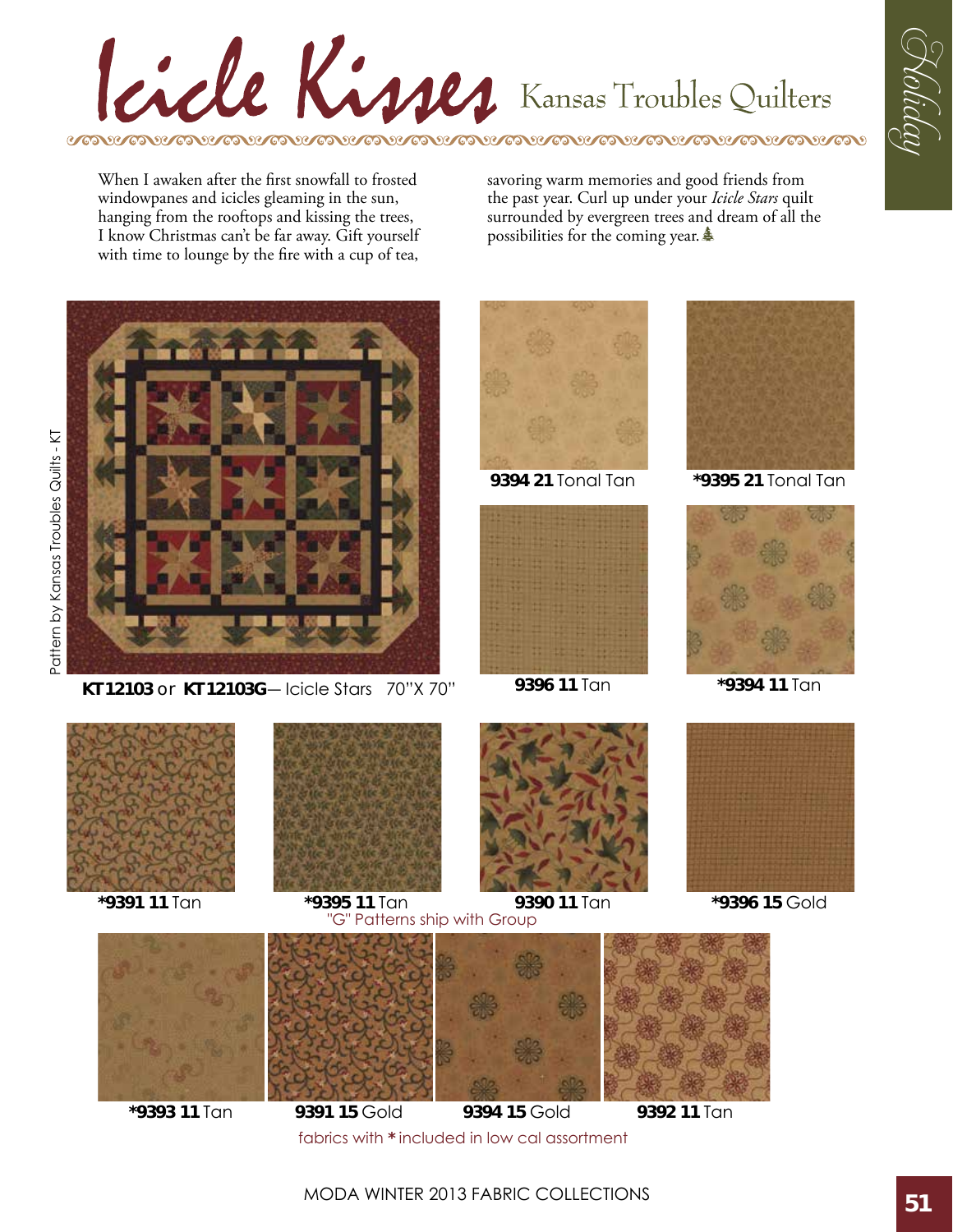







**\*9393 12** Red **9394 12** Red **\*9395 12** Red **9396 12** Red











**\*9390 12** Red **9394 13** Green **9392 13** Green FYI: *ktquilts.com*









**\*9390 14** Black **\*9391 14** Black **9393 14** Black **\*9396 14** Black







**\*9393 13** Green **9396 13** Green **9390 13** Green **\*9395 13** Green



 *Delivery: June, 2013* JR's, LC's, MC's and PP's include two each of 9393, 9395 and 9396-11, 12 & 13. **Asst.** Asst. Low Cal **AB F8** JR LC MC PP **15 Asst.**

•100% Premium Cotton

•29 Prints